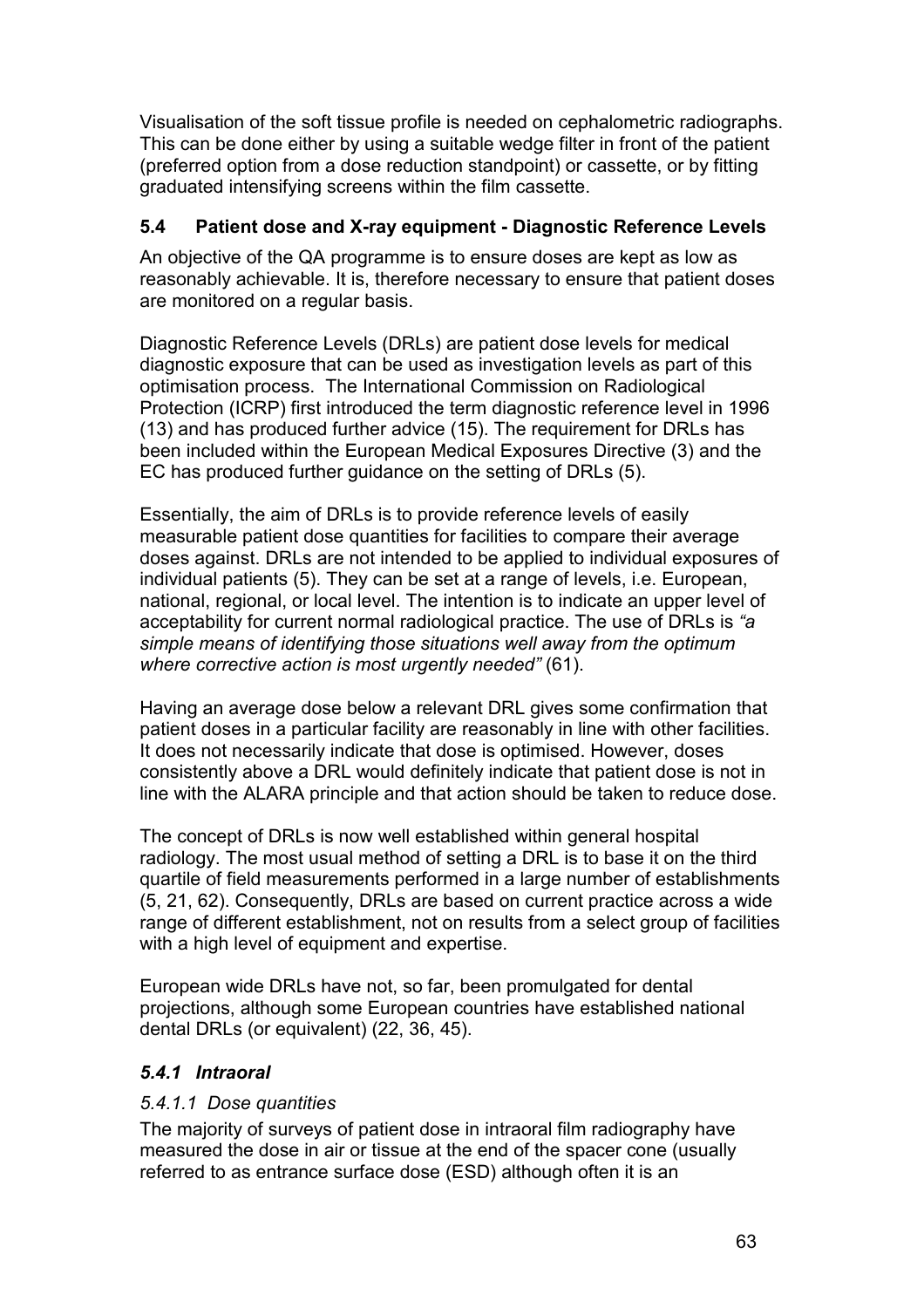underestimate as backscatter from within the head is not always included). This is a relatively simple measure, readily performed by a medical physics expert (MPE). The MPE might visit the practice to perform the measurement using some form of electronic dosemeter, alternatively either a film or thermoluminescent device dosemeter (TLD) package can be provided by post for exposure by the dental practice staff. Germany (36) currently requires the measurement of dose at depth. Whilst being a better indicator of effective dose than entrance dose, this will not pick up the significant difference in skin dose caused by using low kV equipment.

#### *5.4.1.2 European data*

A summary of dose surveys and current national DRLs for European and North American data is given in table 5.7. It is evident that a wide variation in dose exists from practice to practice, with many surveys recording ESD at individual practices above 20 mGy. The distributions of the results tend to be skewed with just a few outliers at the higher doses (31, 37, 45).

It can be seen that the mean levels tend to be lower for the most recently performed surveys, probably reflecting the change from D- to E-speed film and the greater use of 60-70 kV X-ray equipment.

#### *5.4.1.3 Suggested values*

The majority of patient intraoral dose surveys have been in terms of cone end dose, measured in air, for average adult settings. Unfortunately, a range of projections has been chosen. The UK data is by far the most comprehensive survey of actual practice in Europe and the recommended DRL has been based on this. At this stage it is not suggested that the lower value currently being promoted within the UK be adopted as it is clear that within Europe there is significant variation in practice; for example the Danish, Greek and Portuguese surveys also encompassed a significant number of X-ray sets and indicate higher levels within these countries.

#### **Recommendation 5 F**

The Medical Directive requires the establishment of DRLs. The working party recommends a DRL of 4 mGy absorbed dose in air measured at the end of the spacer cone for a standard maxillary molar projection.



### *5.4.2 Digital equipment*

Intraoral digital detectors are generally capable of operating optimally at lower doses compared with film (see Section 4.4.3.) DRLs derived from survey of practices using film will be higher than those achievable using digital radiography. When individual practices using digital sensors compare doses to European or national DRLs, the expected difference between film and digital sensor should be borne in mind.

Digital detectors, in particular phosphor plate systems, have very large latitude. Higher doses than necessary may be used without the operator being warned by a dark image (29). For this reason, it is of particular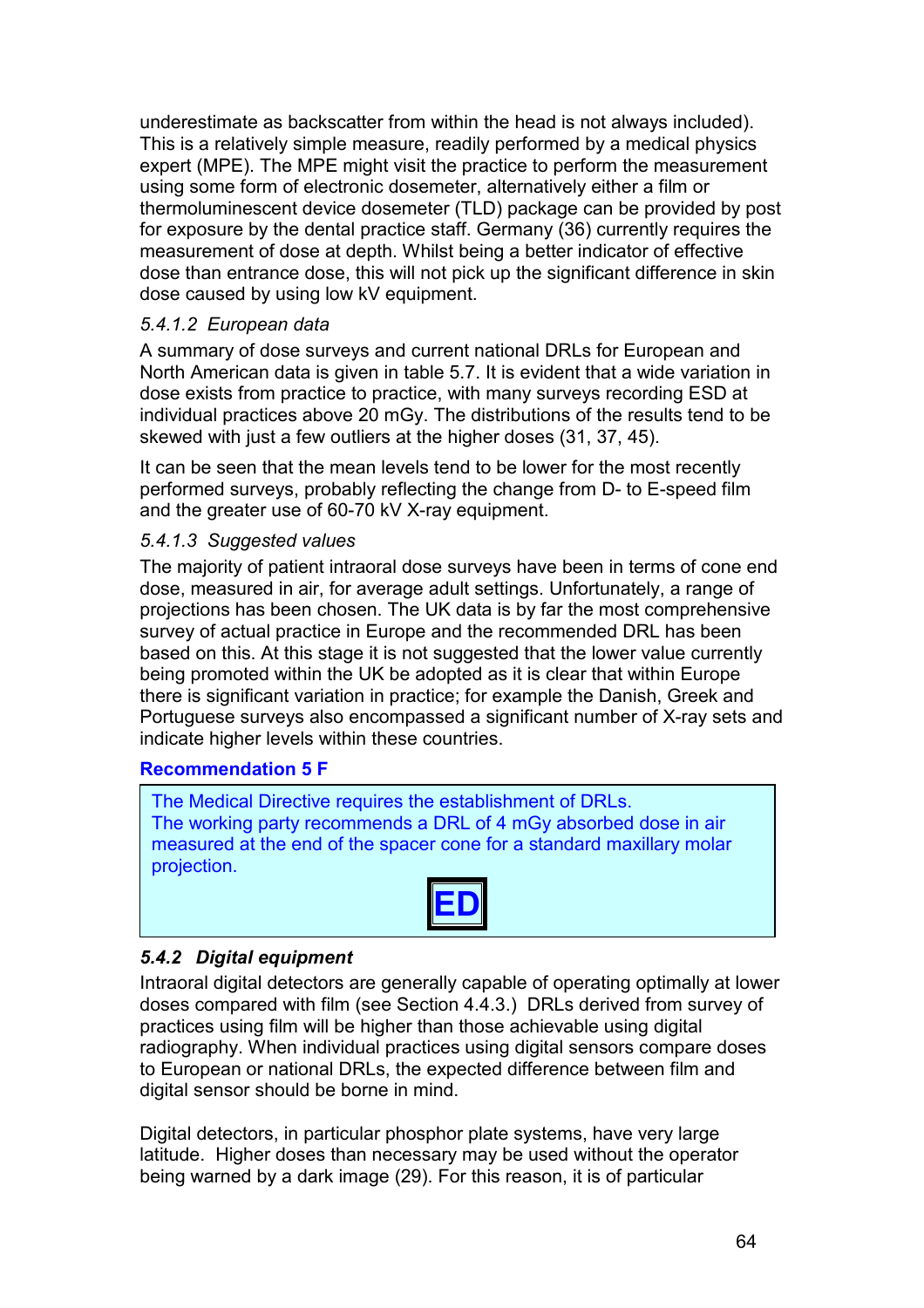|  |  |  | Table 5.7: Summary of surveys of intraoral dose quantities and DRLs. |
|--|--|--|----------------------------------------------------------------------|
|--|--|--|----------------------------------------------------------------------|

| <b>Country/</b><br>date of<br>publication | <b>Results of survey</b>                                                                                                                                                                                   | <b>Proposed/set DRLs or</b><br><b>investigation levels</b>                                                         | <b>Ref</b> |
|-------------------------------------------|------------------------------------------------------------------------------------------------------------------------------------------------------------------------------------------------------------|--------------------------------------------------------------------------------------------------------------------|------------|
| <b>USA</b><br>draft                       |                                                                                                                                                                                                            | Bitewing ESD in air:<br>70 kVp, E-speed: 2.30 mGy<br>$\bullet$<br>70 kVp, D-speed: 3.50 mGy<br>$\bullet$           | (21)       |
| <b>UK</b><br>draft                        | See UK 1999 below                                                                                                                                                                                          | Mandibular molar cone end dose:<br>$2.1$ mGy                                                                       | (12)       |
| Luxembourg<br>2001                        |                                                                                                                                                                                                            | <b>ESD for maxillary molar:</b><br>Investigation level >4 mGy<br>$\bullet$<br>Suspension level >6 mGy<br>$\bullet$ | (22)       |
| Spain<br>2001                             | ESD (average for all projections):<br>Mean 2.89 mGy<br>$\bullet$<br>Third quartile 3.37 mGy<br>$\bullet$                                                                                                   | ESD:<br>3.5 mGy<br>$\bullet$                                                                                       | (34)       |
| Finland<br>2000                           | <b>Molar ESD:</b><br>Mean 3.5 mGy<br>$\bullet$<br>Range 0.8-16.4 mGy<br>$\bullet$                                                                                                                          |                                                                                                                    | (32)       |
| <b>Finland</b><br>1999                    |                                                                                                                                                                                                            | ESD:<br><7 mGy for any intraoral film<br>$\bullet$<br><3.5 mGy E-speed film and<br>any digital system              | (24)       |
| <b>UK</b><br>1999                         | Mandibular molar cone end dose:<br>Mean 3.3 mGy<br>$\bullet$<br>Range 0.14 - 45.7 mGy<br>$\bullet$<br>Third quartile 3.9 mGy<br>For subgroup using 60-70 kV and<br>E-speed film:<br>Third quartile 2.1 mGy | Mandibular molar cone end dose:<br>4 mGy                                                                           | (45)       |
| Greece<br>1998                            | ESD (for mean exposure times):<br>71%<5 mGy<br>$\bullet$<br>10%>10 mGy<br>$\bullet$                                                                                                                        |                                                                                                                    | (65)       |
| Greece<br>1998                            | <b>ESD</b> for periapical:<br>Mean 6.9 mGy<br>Range 0.6-37 mGy<br>D-speed:<br>Mean: 8.7 mGy<br>$\bullet$<br>E-speed:<br>Mean: 5.8 mGy                                                                      |                                                                                                                    | (57)       |
| Luxembourg<br>1997                        | Cone end dose for maxillar molar:<br>Mean 3.2 mGy<br>$\bullet$<br>Third quartile 3.8 mGy<br>$\bullet$                                                                                                      |                                                                                                                    | (36)       |
| <b>IAEA</b><br>1996                       |                                                                                                                                                                                                            | <b>Periapical ESD:</b><br>7mGy                                                                                     | (14)       |
| <b>Denmark</b><br>1995                    | Cone end dose mandibular incisor:<br>D-speed:<br>Mean 4.9 mGy<br>۰<br>Third quartile 6.3 mGy<br>E-speed:<br>Mean 3.2 mGy<br>۰<br>Third quartile 3.5 mGy<br>$\bullet$                                       |                                                                                                                    | (58)       |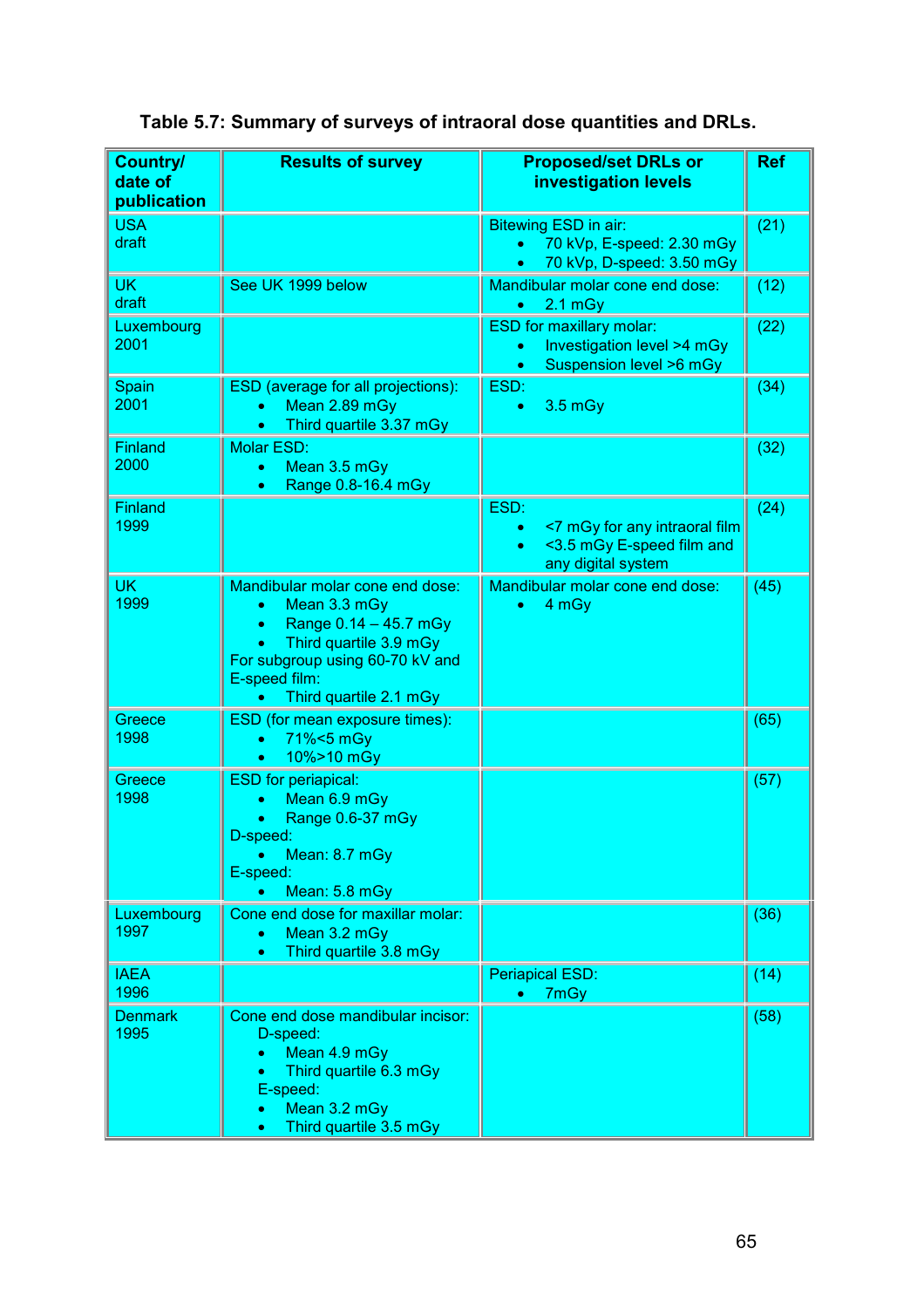| Country/<br>date of<br>publication | <b>Results of survey</b>                                                                                                                            | <b>Proposed/set DRLs or</b><br>investigation levels | <b>Ref</b> |
|------------------------------------|-----------------------------------------------------------------------------------------------------------------------------------------------------|-----------------------------------------------------|------------|
| Portugal<br>1992                   | Cone end dose:<br>Posterior 1.63 mGy<br>Periapical 8.03 mGy                                                                                         |                                                     | (53)       |
| Portugal<br>1992                   | <b>ESD for mandibular molar:</b><br>Mean 9.2 mGy<br>Median 6.3 mGy<br>$\bullet$                                                                     |                                                     | (31)       |
| <b>New Zealand</b><br>1990         | Cone end dose for bitewing<br>Mean values for:<br>All kVs: 4.52 mGy, max<br>>20<br>45-55 kV: 7.1 mGy<br>$\bullet$<br>60-70 kV: 4.0 mGy<br>$\bullet$ |                                                     | (64)       |
| France<br>1989                     | Range of projections:<br>Mean doses varied from<br>$3.9 - 13.5$ mGy<br>Mandibular molar:<br>Mean 4.7 mGy<br>$\bullet$                               |                                                     | (27)       |
| <b>Holland</b><br>1989             | Mean 5.8 mGy<br>$\bullet$<br>Range 0.7-43.2 mGy                                                                                                     |                                                     | (59)       |
| <b>Finland</b><br>1988             | Cone end dose for bitewing<br>projection:<br>Mean 6.2 mGy<br>$\bullet$<br>Range 0.5-151 mGy<br>۰                                                    |                                                     | (40)       |

# **Table 5.7 continued:**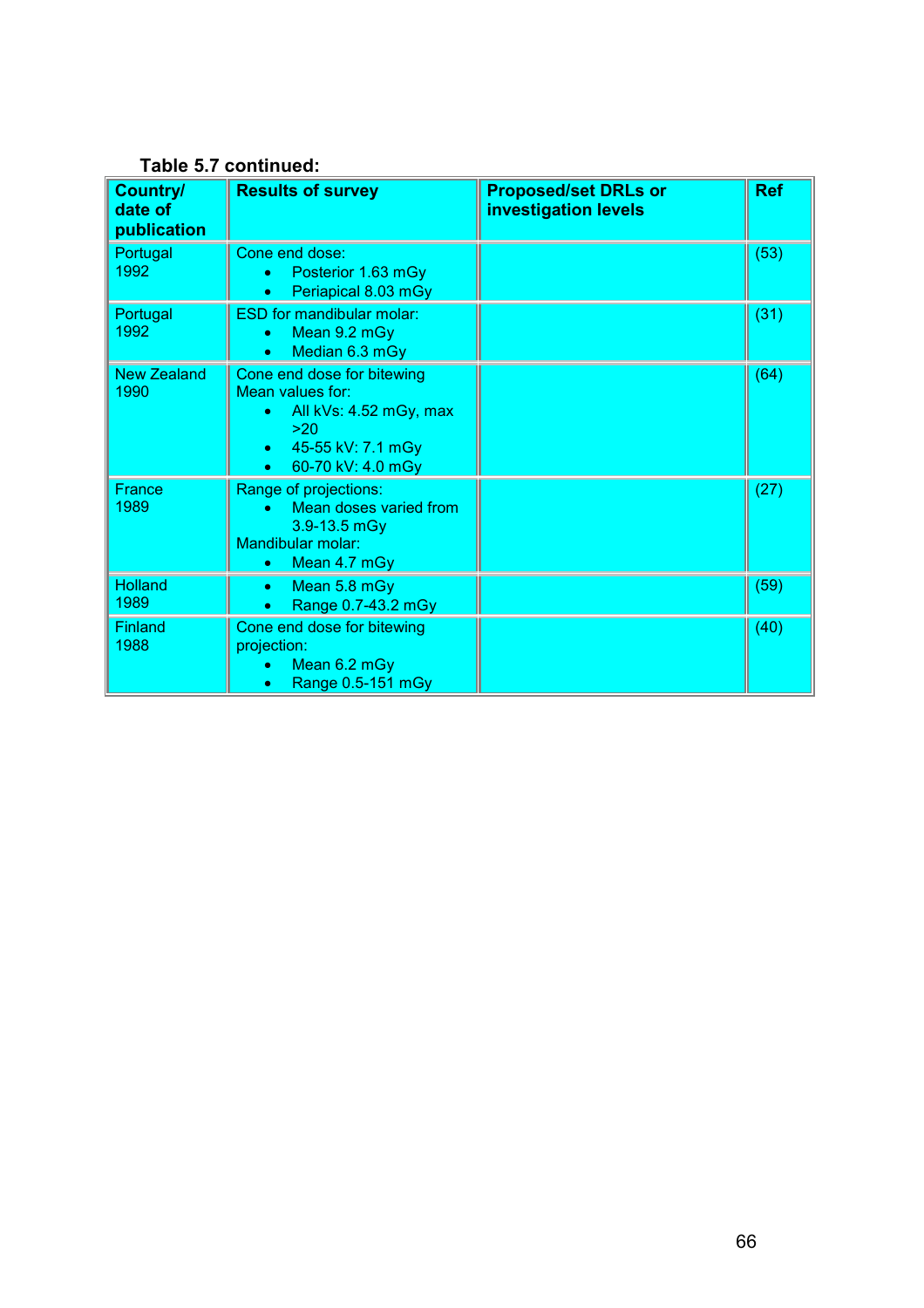**Table 5.8: Summary of surveys of panoramic dose quantities and DRLs.**

| <b>Country/</b><br>date of<br>publication | <b>Results of survey</b>                                                                                              | <b>Proposed/set DRLs</b>                      | <b>Ref</b> |
|-------------------------------------------|-----------------------------------------------------------------------------------------------------------------------|-----------------------------------------------|------------|
| Spain<br>2001                             | <b>Occipital ESD:</b><br>Mean 0.53 mGy<br>Range 0.25-0.87 mGy<br>$\bullet$<br>Third quartile 0.66 mGy<br>$\bullet$    | <b>Occipital ESD:</b><br>$0.7$ mGy            | (34)       |
| <b>Finland</b><br>2000                    | DAP:<br>Mean 94 mGy $cm2$<br>۰<br>Range 34-254 mGy $cm2$<br>$\bullet$                                                 |                                               | (32)       |
| <b>UK</b><br>1999                         | Dose-width product:<br>Mean 57.4 mGy mm<br>۰<br>Range 1.7 - 328 mGy mm,<br>$\bullet$<br>Third quartile 66.7 mGy<br>mm | Dose-width product:<br>65 mGy mm<br>$\bullet$ | (45)       |
| <b>UK</b><br>2000                         | DAP:<br>Mean 11.3 cGy $cm2$<br>Dose width product:<br>Mean 65.2 mGy mm<br>Third quartile 75.8 mGy<br>$\bullet$<br>mm  |                                               | (63)       |

#### **Table 5.9: Summary of surveys of cephalometric dose quantities and DRLs.**

| <b>Country</b><br>Date of<br>publication | <b>Results of survey</b>                                                               | <b>Proposed/set DRLs</b>                                                | <b>Ref</b> |
|------------------------------------------|----------------------------------------------------------------------------------------|-------------------------------------------------------------------------|------------|
| <b>USA</b><br>draft                      |                                                                                        | ESD in air:<br>0.25 mGy<br>$\bullet$                                    | (21)       |
| UK.<br>2002                              | <b>Skull AP/PA:</b><br>Mean 2.3mGy<br>$\bullet$<br>Third quartile 2.8 mGy<br>$\bullet$ | Skull AP/PA:<br>$\bullet$ 3 mGy                                         | (38)       |
|                                          | Skull lat:<br>Mean 1.2 mGy<br>۰<br>Thirdquartile 1.6 mGy<br>$\bullet$                  | Skull lat:<br>1.5mgy<br>$\bullet$                                       |            |
| <b>EU</b><br>1999                        |                                                                                        | <b>Skull AP/PA:</b><br>$\bullet$ 5 mGy<br>Skull lat:<br>$\bullet$ 3 mGy | (7)        |
| Portugal<br>1992                         | Skull lat:<br>$-7.2$ mGy<br>$\bullet$                                                  |                                                                         | (53)       |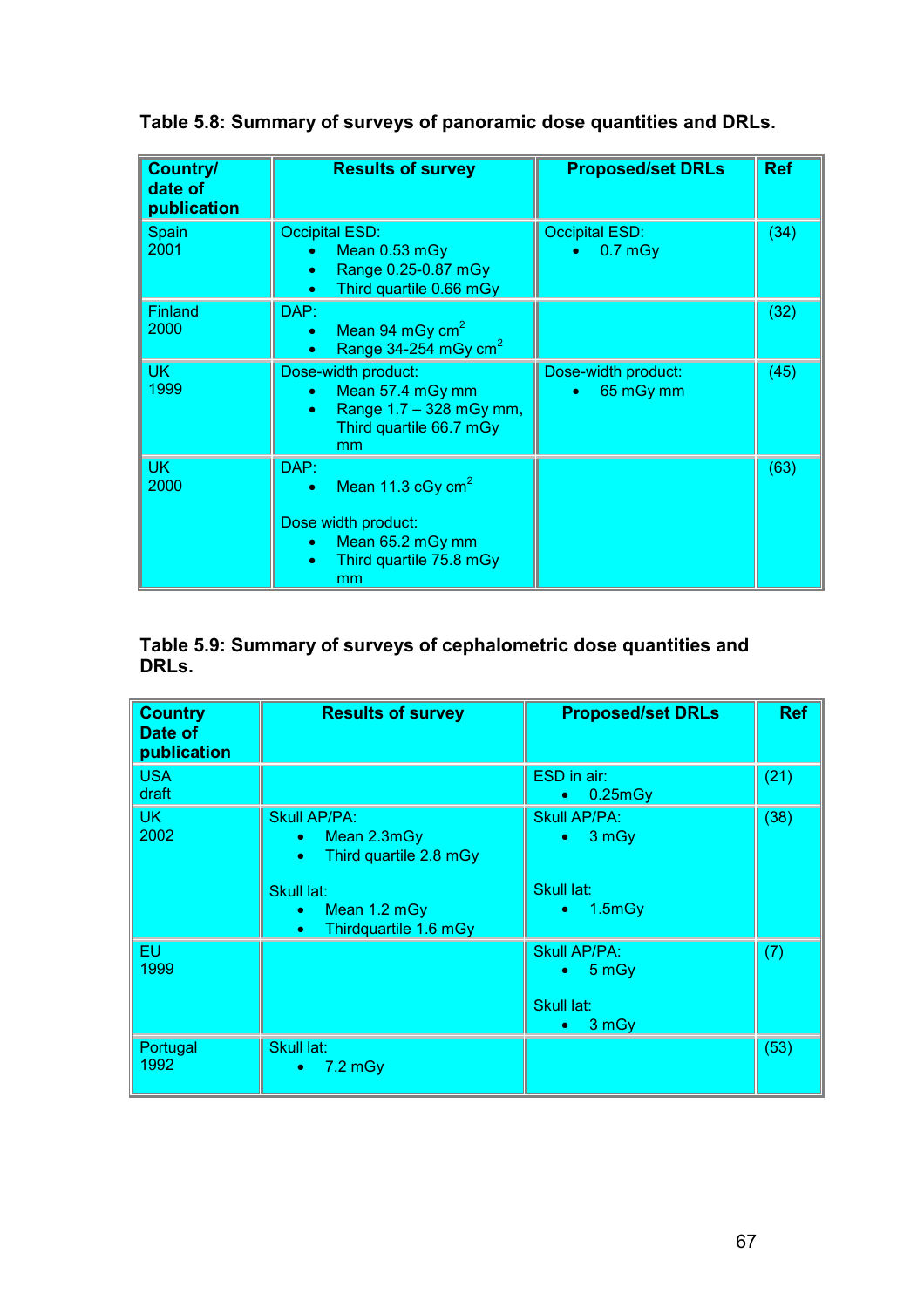importance that users of digital detectors monitor dose levels to provide continued assurance that they are being used optimally.

# *5.4.3 Panoramic radiography*

### *5.4.3.1 Dose quantities*

The establishment of DRLs for panoramic radiography is not as well developed as for intraoral film radiography. The UK have adopted the concept of dose width product i.e. the maximum dose at the film cassette slit multiplied by the width of the beam at the slit (45) measured without a patient. However, the methodology has not been well defined and significant differences in results occur due to the different measurement methods adopted (63). This will be particularly true for the newer panoramic units with narrow slits and a non-uniform dose profile across the slit. Other approaches suggested have been to use the product of dose and beam area as measured by a dose area product (DAP) meter or TLD stack (63) or to perform surface dose measurements on patients (34). This latter approach is thought to be of limited value as the surface dose distribution varies widely dependent of the type of panoramic unit in use (44) and will not give a good representation of the distribution of depth dose within the head.

### *5.4.3.2 European data*

A summary of the dose surveys for panoramic radiography is given in Table 5.8. This indicates a scarcity of data and no clear agreement on approach. The working party feels unable to recommend a DRL at this stage.

# **Recommendation 5 G**

The working party recommends that further work be carried out on establishing a measurement method (probably adopting the DAP approach) for panoramic dosemetry and to undertake further field measurements so that a European DRL can be adopted.

|--|

# *5.4.4 Cephalometry (teleradiography)*

### *5.4.4.1 Dose quantities*

Although a European DRL does exist for both PA and lateral skull radiography using ESD measurements (5), specific DRLs for cephalometry have yet to be established. Limited survey data exists for cephalometry as indicated in Table 5.9. Given the absence of the anti-scatter grid and the longer FFD employed in cephalometry, it is likely that any entrance surface dose would be lower than for skull radiography (usual FFD of 1 m). Differences might also be expected due to different contrast requirement requiring different kV selection. Finally, it is normally considered good practice to limit the field for cephalometry (see Section 4.3.3.). Although this will make little difference to